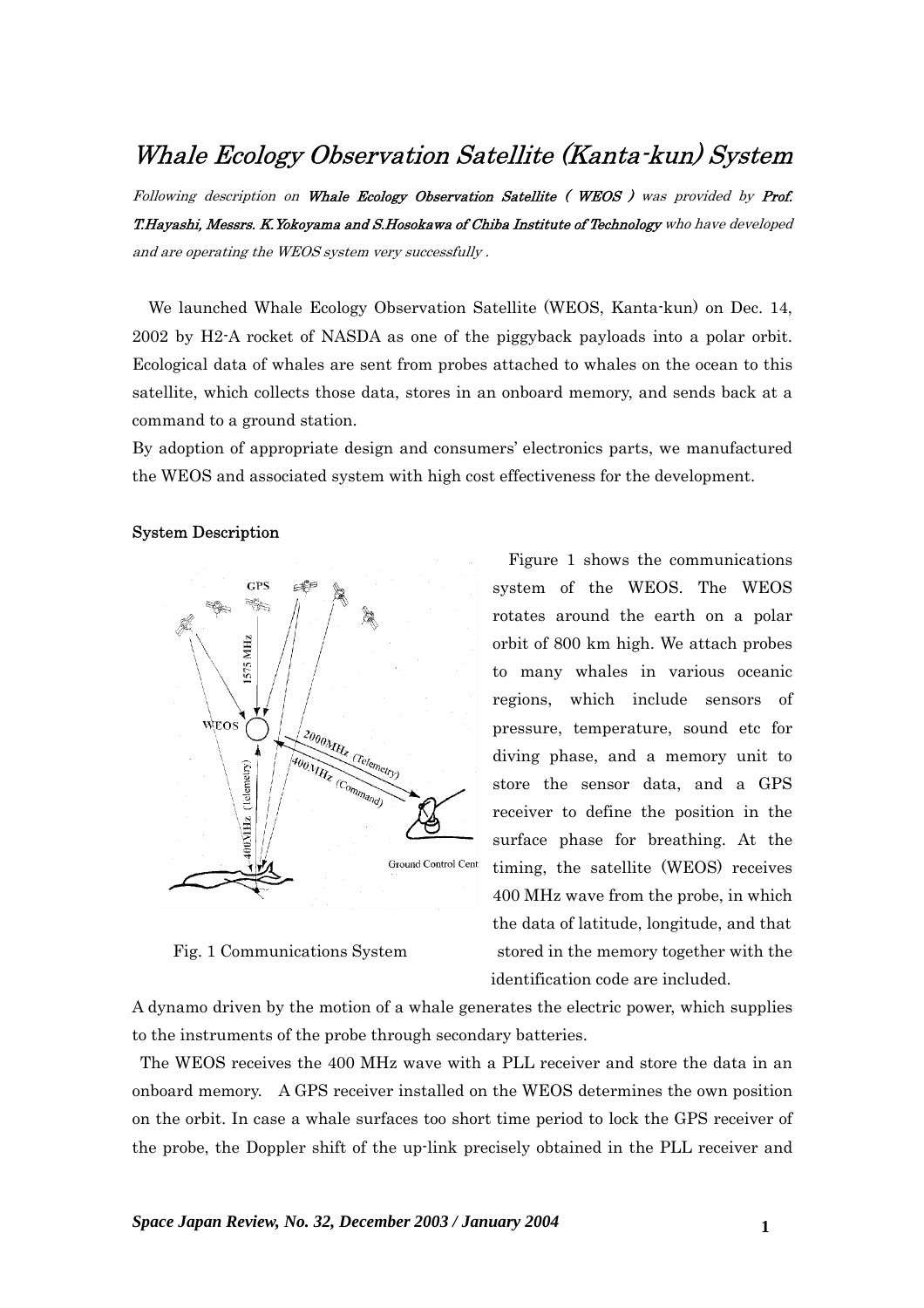several position data on the orbit sent by S-band down link telemetry allow to obtain the position of the probe through inversion analysis. When the WEOS passes over the ground control station at the Chiba Institute of Technology, it sends out a command signal to the satellite in 400 MHz, and receives the telemetry signal from the WEOS in S-band. We deliver the data retrieved at the station to relevant organizations for detailed analysis.

## Brief Description of the WEOS

Table 1 shows the main parameters of the WEOS.

| Size                          | Cubic: 520mmx520mmx500mm                                           |
|-------------------------------|--------------------------------------------------------------------|
| Weight                        | $47 \text{ kg}$                                                    |
| <b>Attitude Stabilization</b> | Gravity Gradient by means of a Mast of 3m long                     |
| Launch Vehicle                | H <sub>2</sub> A <sup>-4</sup> , as one of the piggy-back payloads |
| Launch Date                   | Dec. 14, 2002                                                      |
| Orbit                         | Sun Synchronous                                                    |
| Altitude                      | 800 km, Circular                                                   |
| Inclination                   | 98.6 deg                                                           |
| Period                        | $101$ min                                                          |
| Communications                |                                                                    |
| Frequencies                   | S Band (Down Link Telemetry)                                       |
|                               | UHF Band (Up Link Command)                                         |
|                               | UHF Band (Up Link Telemetry)                                       |
| Modulation                    | PCM-Conv. SS-BPSK (S Band)                                         |
|                               | $PCM$ (Bi $\varphi$ )-FSK (UHF Band)                               |
|                               | PCM-Conv.-BPSK (UHF Band)                                          |
| Antennas                      | Cross Dipole (S Band)                                              |
|                               | Sleeve Dipole (UHF Band)                                           |
| Power System                  |                                                                    |
| Solar Cell Panel              | Si-Single Crystal, Average Power 14.5 W                            |
| <b>Secondary Batteries</b>    | Ni-Cd, 4 Ah                                                        |

Table 1. Main Parameters of the WEOS

Figure 2 shows the configuration of the WEOS.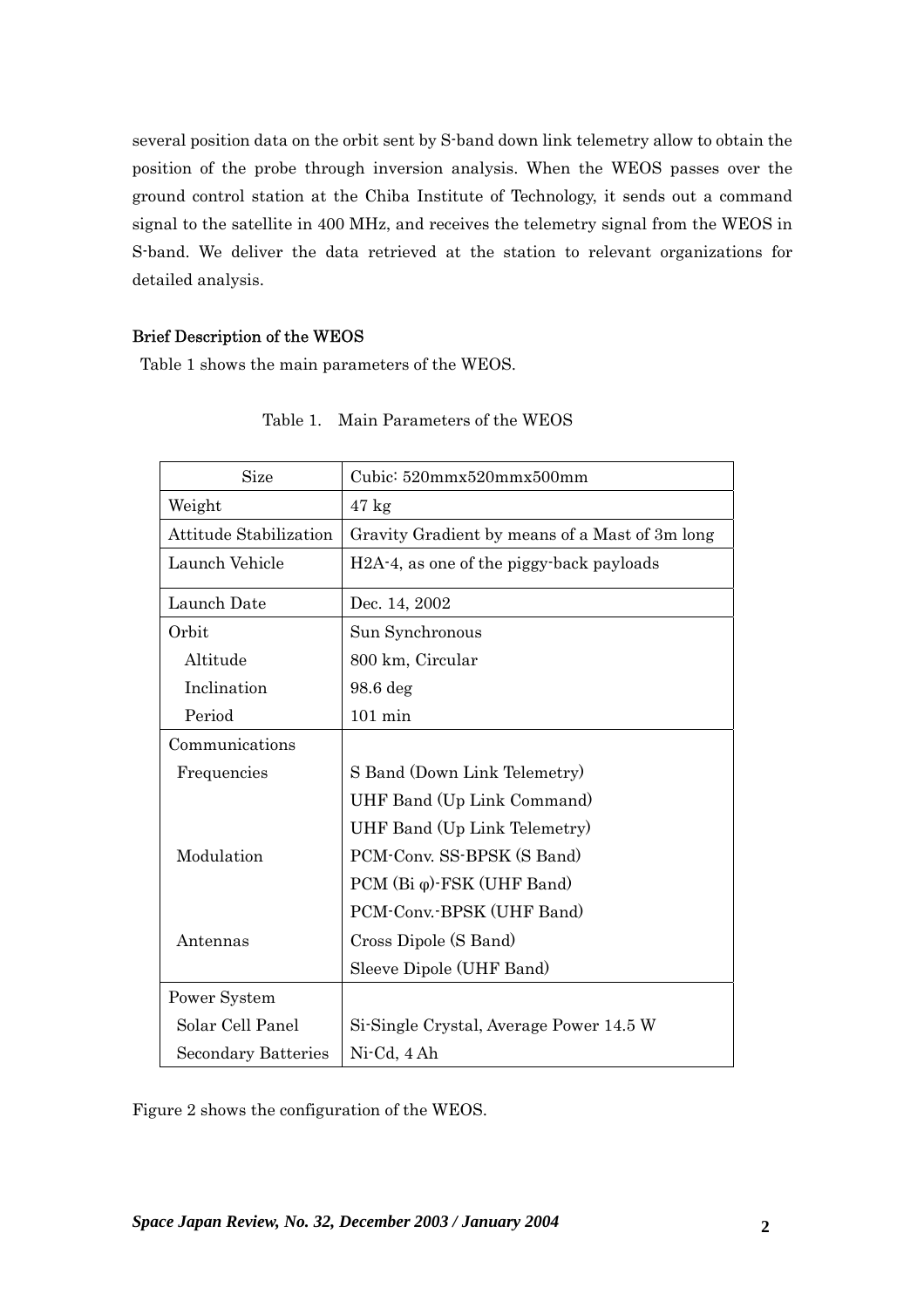

Fig. 2 Configuration of the WEOS (After the deployment of the mast)

The WEOS is composed of following subsystems:

- \* Power System: Si Solar Cells, Ni-Cd Batteries, Charge Control Unit, and Stabilizing Converters
- \***Data Processing System:** Unified Control System with a CPU for controlling onboard instruments and attitude, decoding of command signal, collection and storage of ecological data ,housekeeping data and GPS data, formatting and coding of telemetry data, and the transmission.
- \* Demodulation System of Whale Ecological Data: A DSP unit demodulates the susceptible signal from the probe. By using convolution code, link margin is improved.
- \* Communications System: Consists of a UHF receiver for processing command signal and ecological data with a common hardware, and an S-Band transmitter for sending out collected and stored data in BPSK modulation and in spread spectrum system to the ground station.
- \* **Onboard GPS receiver:** For positioning and timing of the WEOS.
- \* **Hinge-less Mast of 3m Long:** For attitude stabilization by gravity gradient torque to keep pointing the antennas to the earth's surface.
- \* **Magnetic torquer coil and 3-axis flux-gate magnetometer**: For attitude acquisition and control.
- \* Radiation Monitor: A RAM for monitoring single event upset occurred on the orbit

Figure 3 shows the outlook of the WEOS.